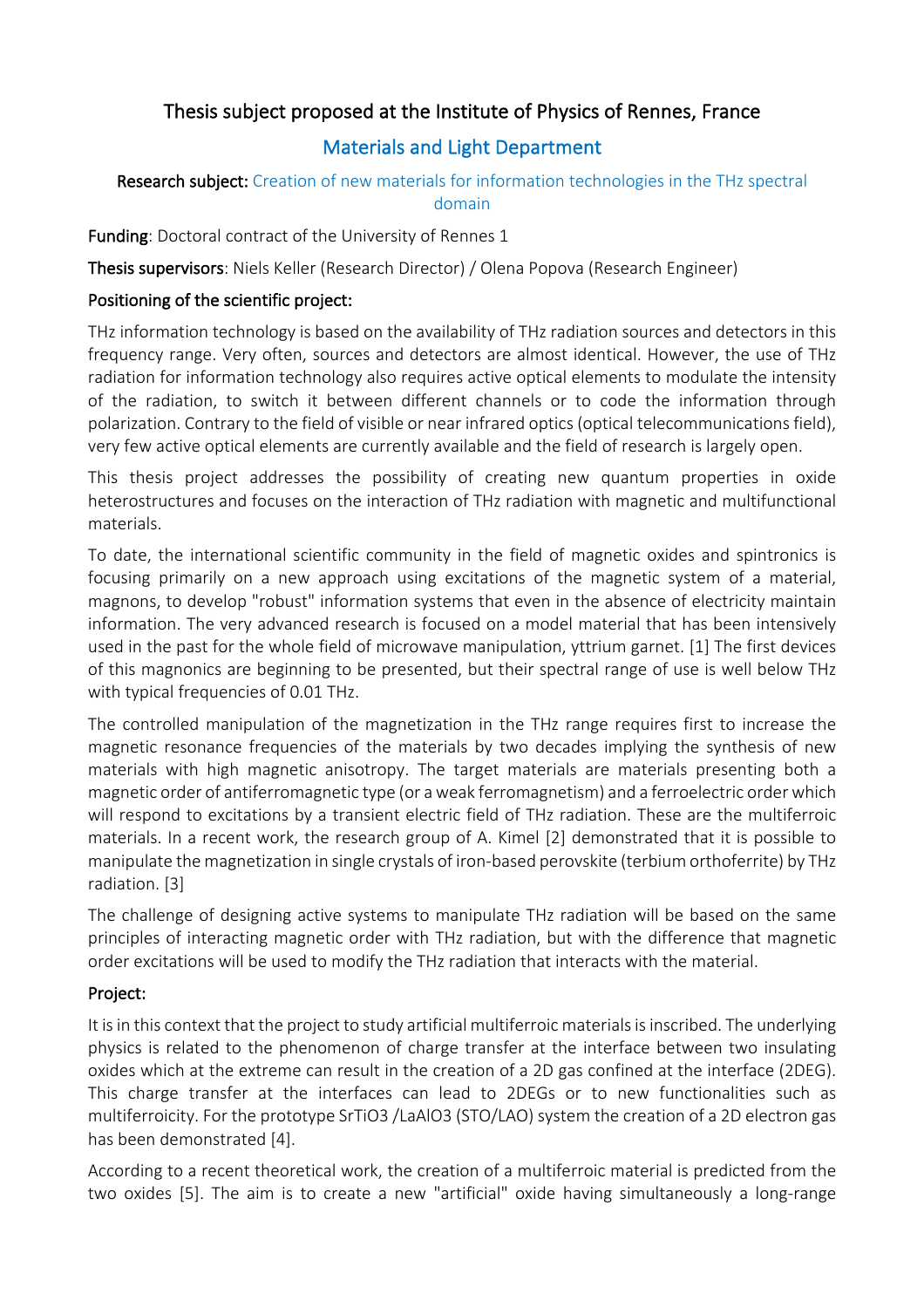magnetic and a ferroelectric order by charge transfer. The control of the growth at the level of the elementary will allow in particular to design the spatial symmetry breaking necessary for the creation of the ferroelectric order by charge transfer. The coupling between these electric dipoles and long range magnetism opens the way to study the magnetization dynamics in the THz domain. This family of iron-based perovskite materials is particularly promising to push the frequency limits towards the THz domain.

The challenge of this experimental thesis is to develop the methodology for the synthesis of heterostructures with growth control at the elemental mesh level based on materials that individually do not exhibit multiferroicity. The thesis work will start with growing and establishing the physical properties of individual layers composing the heterostructure. Then the work will focus on the growth of the heterostructures and the study of their properties, in particular the light-matter interaction.

### Supervision:

The thesis will be supervised by N. Keller for the research on light-matter interaction and by O. Popova for the material science part. N. Keller and O. Popova will co-supervise the thesis at 50% each.

This thesis aims at training a PhD student in materials science, in particular on the creation of functional oxidic heterostructures via an engineering approach at the level of the elementary cell of oxides.

The thesis work will be carried out at the Institut de Physique de Rennes and will be based on a new pulsed laser deposition facility under UHV. The in-situ monitoring techniques used are spectroscopic ellipsometry, grazing incidence electron diffraction and emission spectroscopy. Standard analysis techniques will be used such as XRD and TEM (in collaboration) to characterize the materials from a structural point of view. Then physical properties such as magnetism, THz optical response and ferroelectricity by KPFM (in collaboration) will also be studied.

## Skills and knowledge required

Candidates should have knowledge of materials physics and crystallography. Knowledge of physical vapor deposition techniques for thin film growth would be an advantage. Candidates should be familiar with data analysis and processing. We are looking for candidates with a taste for experimental work in an intercultural team with good communication skills and developing a meticulous approach with an eye for detail.

## References :

- 1. V. E. Demidov, et al J. Appl. Phys. 127 (2020) 17090
- 2. V. Kimel et al., Nature 435, 655 (2005) ; A. H. M. Reid et al, Appl. Phys. Lett. 106, 082403 (2015)
- 3. Schlauderer et al, Nature 569 (2019) 383 ; Baierl et al, Nature Photonics 10 (2016) 715
- 4. G. Herranz et al. Physical Review Letters. 98 (2007) 216803.
- 5. Xu et al, Phys. Rev. B 93 (2016) 161108

Applications through this web site : https://theses.doctorat-bretagneloire.fr/3m/theses\_2022\_3m Deadline for candidature : May 16th, 2022 Contact : Niels Keller : niels.keller@univ-rennes1.fr Olena Popova : olena.popova@univ-rennes1.fr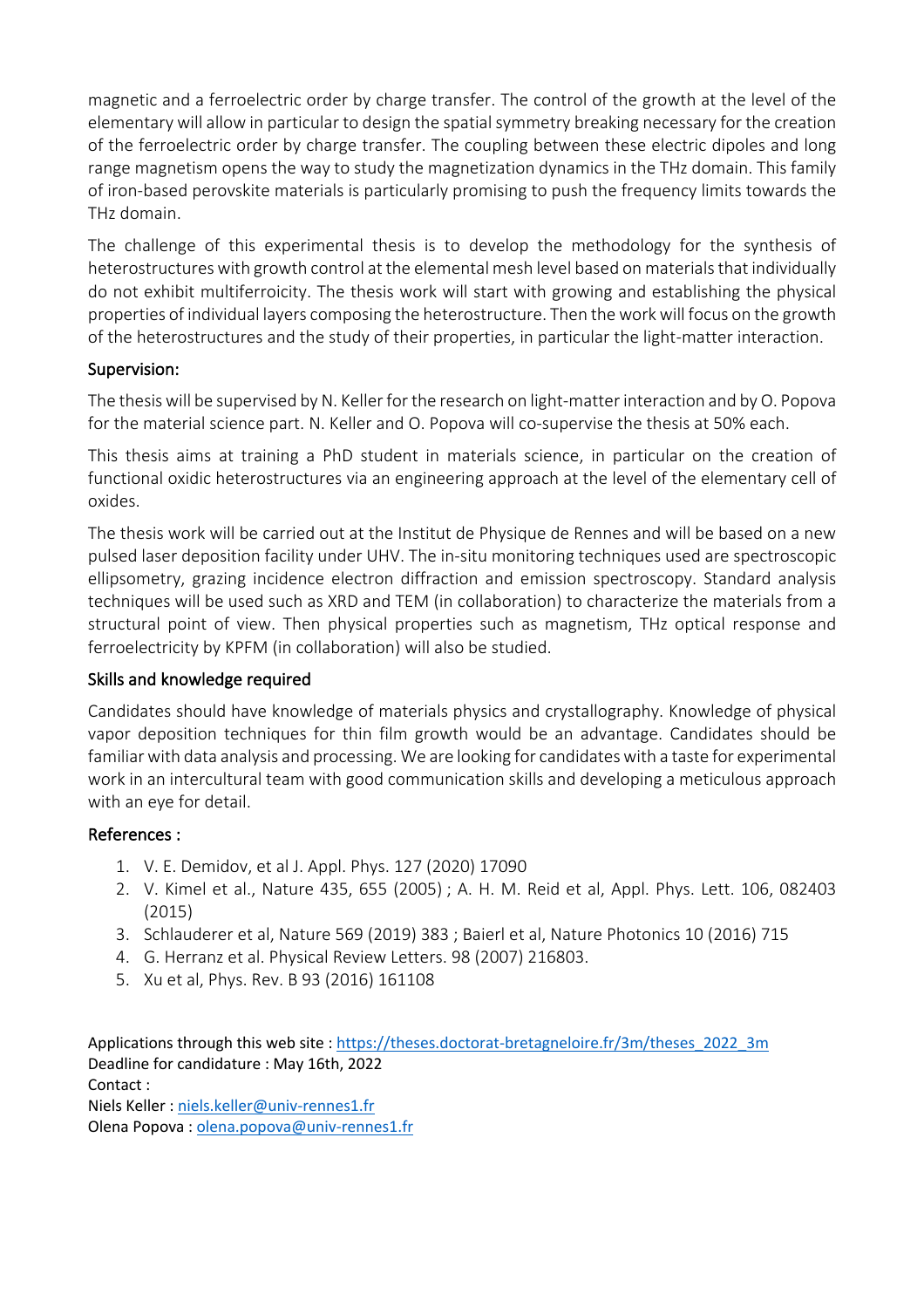# Sujet de thèse proposé à l'Institut de Physique de Rennes

## Département Matériaux et Lumière

### Titre de la thèse :

### Création de nouveaux matériaux pour les technologies de l'information du domaine spectrale THz

#### Financement : Contrat doctoral de l'Université de Rennes 1

### Porteurs / directeur de thèse : Niels Keller (Directeur de recherche) / Olena Popova (Ingénieure de Recherche)

#### Positionnement du projet scientifique :

La technologie de l'information THz se base sur la disponibilité de sources de rayonnement THz et de de détecteurs dans cette gamme de fréquences. Très fréquemment, sources et détecteurs sont presque identiques. Mais l'utilisation du rayonnement THz pour les technologies d'information nécessite également de disposer d'éléments optiques actifs pour par exemple moduler l'intensité du rayonnement, de le commuter entre différentes voies ou encore de coder l'information à travers la polarisation. Contrairement au domaine d'optique visible ou proche infrarouge (domaine des télécommunications optiques), très peu d'éléments optiques actifs sont actuellement disponibles et le champ de recherche est largement ouvert.

Ce projet de thèse adresse la possibilité de créer des nouvelles propriétés quantiques dans des hétérostructures d'oxydes et se focalise sur l'interaction du rayonnement THz avec des matériaux magnétiques et multifonctionnels.

A ce jour, la communauté scientifique internationale du domaine d'oxydes magnétiques et de l'électronique de spin se focalise en premier lieu sur une nouvelle approche utilisant des excitations du système magnétique d'un matériau, les magnons, pour développer des systèmes d'informations « robustes » qui même en absence d'électricité maintiennent l'information. Les recherches très avancées se focalisent notamment un matériau modèle qui a été dans le passé intensément utilisé pour tout le domaine de manipulation des microondes, le grenat d'yttrium.[1] Les premiers dispositifs de cette magnonique commencent à être présentés, mais leur domaine spectral d'utilisation est bien en déca du THz avec des fréquences typiques de 0.01 THz.

La manipulation contrôlée de l'aimantation dans le domaine THz nécessite d'abord d'augmenter les fréquences de résonance magnétique des matériaux de deux décades ce qui demande la synthèse de nouveaux matériaux à forte anisotropie magnétique. Les matériaux cibles sont des matériaux présentant à la fois un ordre magnétique de type antiferromagnétique (ou ferromagnétisme faible) et un ordre ferroélectrique qui, lui, répondra aux excitations par un champ électrique transitoire du rayonnement THz. Il s'agit des matériaux multiferroïques. Dans un travail récent, le groupe de recherche d'A. Kimel [2] a démontré qu'il est possible de manipuler l'aimantation dans des monocristaux de pérovskite à base de fer (l'orthoferrite de terbium) par rayonnement THz. [3]

L'enjeu de concevoir des systèmes actifs pour manipuler le rayonnement THz reposera sur les mêmes principes d'interaction de l'ordre magnétique avec le rayonnement THz, mais avec la différence que les excitations de l'ordre magnétiques seront utilisées pour modifier le rayonnement THz qui interagit avec le matériau.

#### Projet :

C'est dans ce contexte que s'inscrit le projet d'étudier des matériaux multiferroïques artificiels. La physique des matériaux sous-jacente est celle liée au phénomène du transfert de charge à l'interface entre deux oxydes isolants qui à l'extrême peut résulter en la création d'un gaz 2D confiné à l'interface (2DEG).

Ce transfert de charge aux interfaces peut conduire à des 2DEG ou à des nouvelles fonctionnalités comme la multiférroïcité. Pour le système prototype SrTiO3 /LaAlO3 (STO/LAO) cette physique des gaz 2D a été démontrée [4].

Selon un récent travail théorique, la création d'un matériau multiférroïque est prédit à partir des deux oxydes.[5] Il s'agit de créer un nouvel oxyde « artificiel » ayant simultanément un ordre magnétique de longue